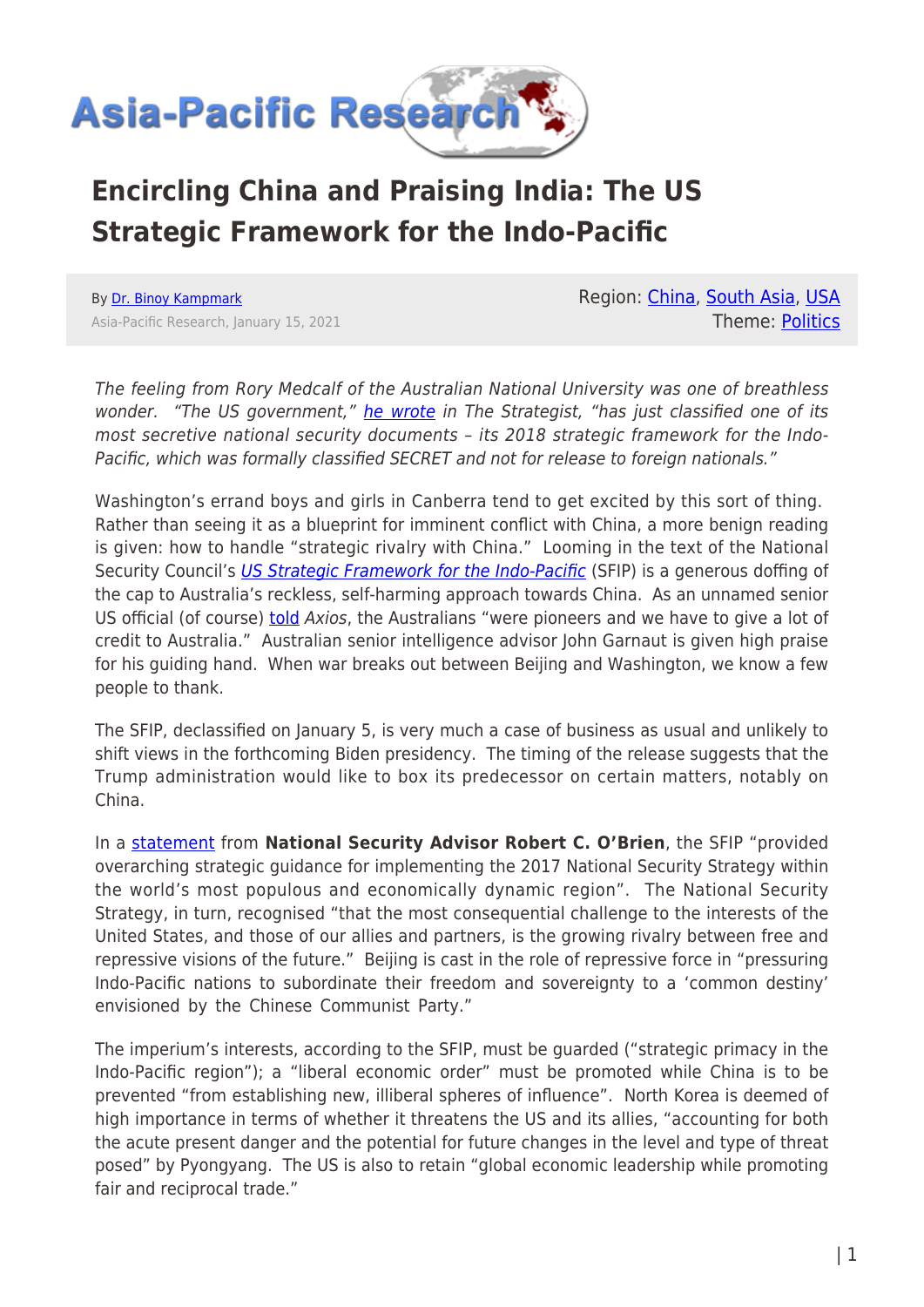One of the "top interests" of the US in the Indo-Pacific is identified in pure power terms: retaining "economic, diplomatic, and military access to the most populous region in the world and more than one-third of the global economy". Washington is keen to preserve "primacy in the region while protecting American core values and liberties at home." But there is the spoiling presence of China, aspirational superpower, and keen for its bit of geopolitical pie. "Strategic competition between the United States and China will persist, owing to the divergent nature and goals of our political and economic systems."

China is ever the cheeky opportunist, seeking to "circumvent international rules norms to gain an advantage." Beijing "aims to dissolve US alliances and partnerships in the region" exploiting "vacuums and opportunities created by these diminished bonds." With this in mind, US defence strategy should be "capable of, but not limited to: (1) denying China sustained air and sea dominance inside the 'first island chain' in conflict; (2) defending the first-island-chain nations, including Taiwan; and (3) dominating all domains outside the first island-chain."

The document also acknowledges an untidy region of shifting power balances and increased defence spending, which will "continue to drive security competition across the Indo-Pacific". Japan and India are singled out for special mention in that regard. A measure of angst is registered: "Loss of US pre-eminence in the Indo-Pacific would weaken our ability to achieve US interests globally."

The authors of the SFIP are unashamed about the fistful of principles that will maintain US power, the sort that masquerades in popular language as the "liberal rules-based order". Desirable objectives include the US being the "preferred partner" of "most nations" in the region; and that these powers "uphold the principles that have enabled US and regional prosperity and stability, including sovereignty, freedom of navigation and overflight, standards of trade and investment, respect for individual rights and rule of law, and transparency in military activities." No wobbling will be permitted; allies will have to get in line.

India, "in cooperation with like-minded countries," figures as a shining hope. Its rise is deemed essential, serving as "a net provider of security and Major Defense Partner". What is envisaged is a strategic partnership "underpinned by a strong Indian military able to effectively collaborate with the United States and our partners in the region to address shared interests."

For its spiky anti-China message, the nature of the economic relationship with Beijing is hard to ignore, provided it is conducted on US terms. The strategy is, to that end, most Trumpian in character, emphasising the need to "prevent China's industrial policies and unfair trading practices from distorting global markets and harming US competitiveness."

In what has become a tradition of the Trump administration, the Framework document does not tally with messages from other equivalent national security assessments. The officials of empire are not speaking with a coherent voice. The 2019 [Indo-Pacific Strategy Report](https://media.defense.gov/2019/Jul/01/2002152311/-1/-1/1/DEPARTMENT-OF-DEFENSE-INDO-PACIFIC-STRATEGY-REPORT-2019.PDF) by the Department of Defense, for instance, makes good mention of Russia as a "revitalized malign actor". (Pentagon pundits can never seem to give the bear, or their paranoia, a rest.) Despite tardy economic growth occasioned by Western sanctions and a fall in oil prices, Moscow "continues to modernize its military and prioritize strategic capabilities – including its nuclear forces, A2/AD systems, and expanded training for long-range aviation – in an attempt to re-establish its presence in the Indo-Pacific region."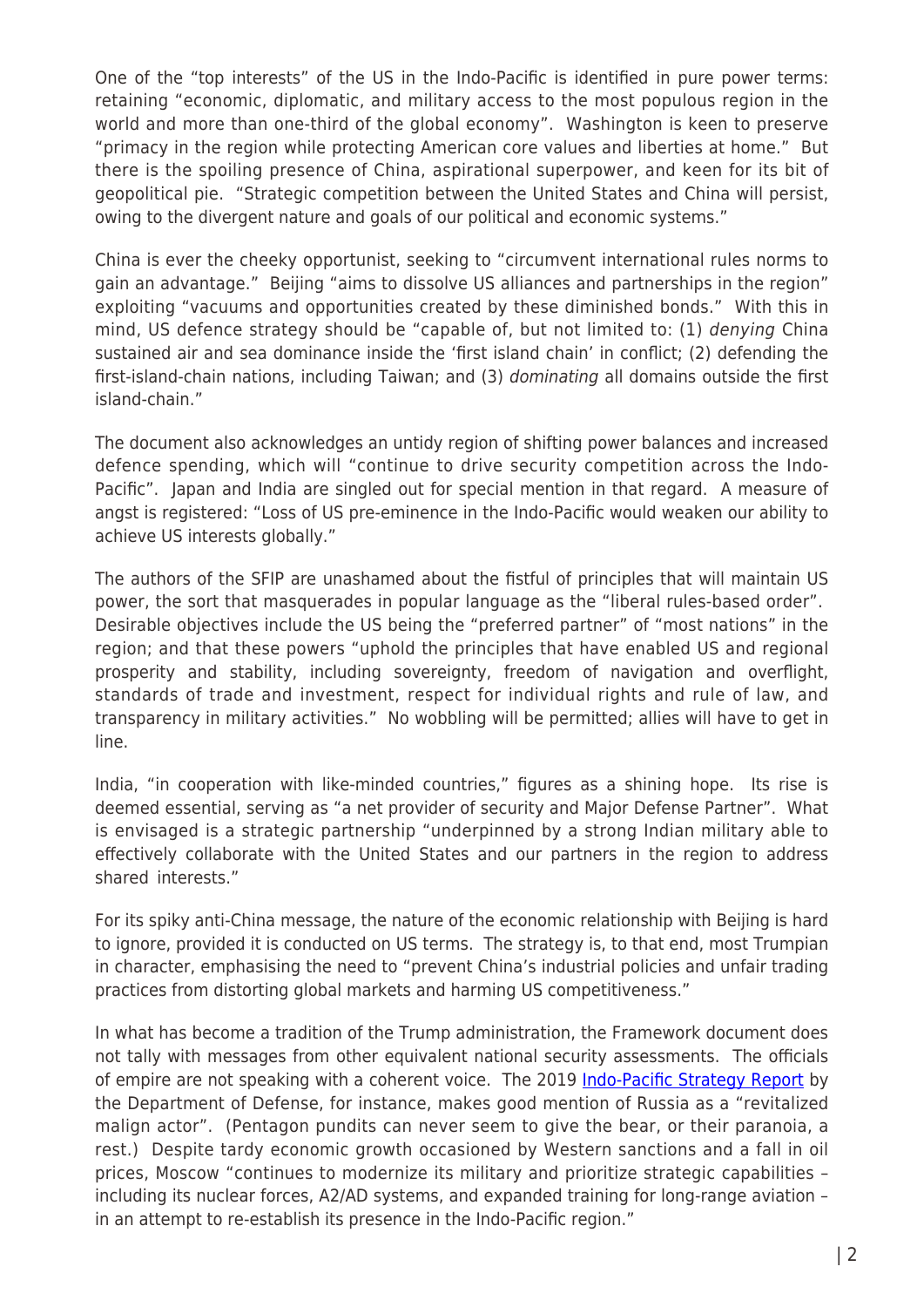The authors of the Framework document are, in sharp contrast, barely troubled by Moscow and, surprisingly, sober on the issue. "Russia will remain a marginal player in the Indo-Pacific region relative to the United States, China and India." Abhijnan Rej of The Diplomat could not help but *find this inconsistency odd*. "So Russia is a threat in a public document but not one in a classified one?"

As for India, the 2019 IPSR does much to avoid exaggeration and elevation. "Within South Asia, we are working to operationalize our Major Defense Partnership with India, while pursuing emerging partnerships with Sri Lanka, the Maldives, Bangladesh and Nepal." The Pentagon notes an increase in the "scope, complexity and frequency of our military exercises" with India. But for all that, New Delhi hardly remains a jewel of defence strategy relative to such traditional allies as South Korea and Japan.

The SFIP, in contrast, makes a bold stab at linking the goals of maintaining US regional supremacy with New Delhi's own objectives. This is bound to cause discomfort in the planning rooms, given Indian Prime Minister Narendra Modi's rhetoric on regional multipolarity. An article of faith in Indian policy on the matter is ensuring that no single power dominates the region. Another [potential concern](https://theprint.in/opinion/what-declassified-us-document-reveals-about-trump-administrations-strategy-in-indo-pacific/585261/) is the prospect that India is being thrown into the US-China scrap.

Medcalf concludes [his assessment](https://www.aspistrategist.org.au/declassification-of-secret-document-reveals-real-us-strategy-in-the-indo-pacific/) of the framework document with his own call for what promises to be future conflict. "America," he insists, "cannot effectively compete with China if it allows Beijing hegemony over this vast region, the economic and strategic centre of gravity in a connected world." The conflict mongers will be eagerly rubbing their hands.

\*

Note to readers: please click the share buttons above or below. Forward this article to your email lists. Crosspost on your blog site, internet forums. etc.

*Dr. Binoy Kampmark* was a Commonwealth Scholar at Selwyn College, Cambridge. He lectures at RMIT University, Melbourne. He is a frequent contributor to Global Research and Asia-Pacific Research. Email: [bkampmark@gmail.com](mailto:bkampmark@gmail.com)

The original source of this article is Asia-Pacific Research Copyright © [Dr. Binoy Kampmark](https://www.asia-pacificresearch.com/author/binoy-kampmark), Asia-Pacific Research, 2021

## **[Comment on Global Research Articles on our Facebook page](https://www.facebook.com/GlobalResearchCRG)**

## **[Become a Member of Global Research](https://store.globalresearch.ca/member/)**

Articles by: **[Dr. Binoy](https://www.asia-pacificresearch.com/author/binoy-kampmark) [Kampmark](https://www.asia-pacificresearch.com/author/binoy-kampmark)**

**Disclaimer:** The contents of this article are of sole responsibility of the author(s). Asia-Pacific Research will not be responsible for any inaccurate or incorrect statement in this article. Asia-Pacific Research grants permission to cross-post Asia-Pacific